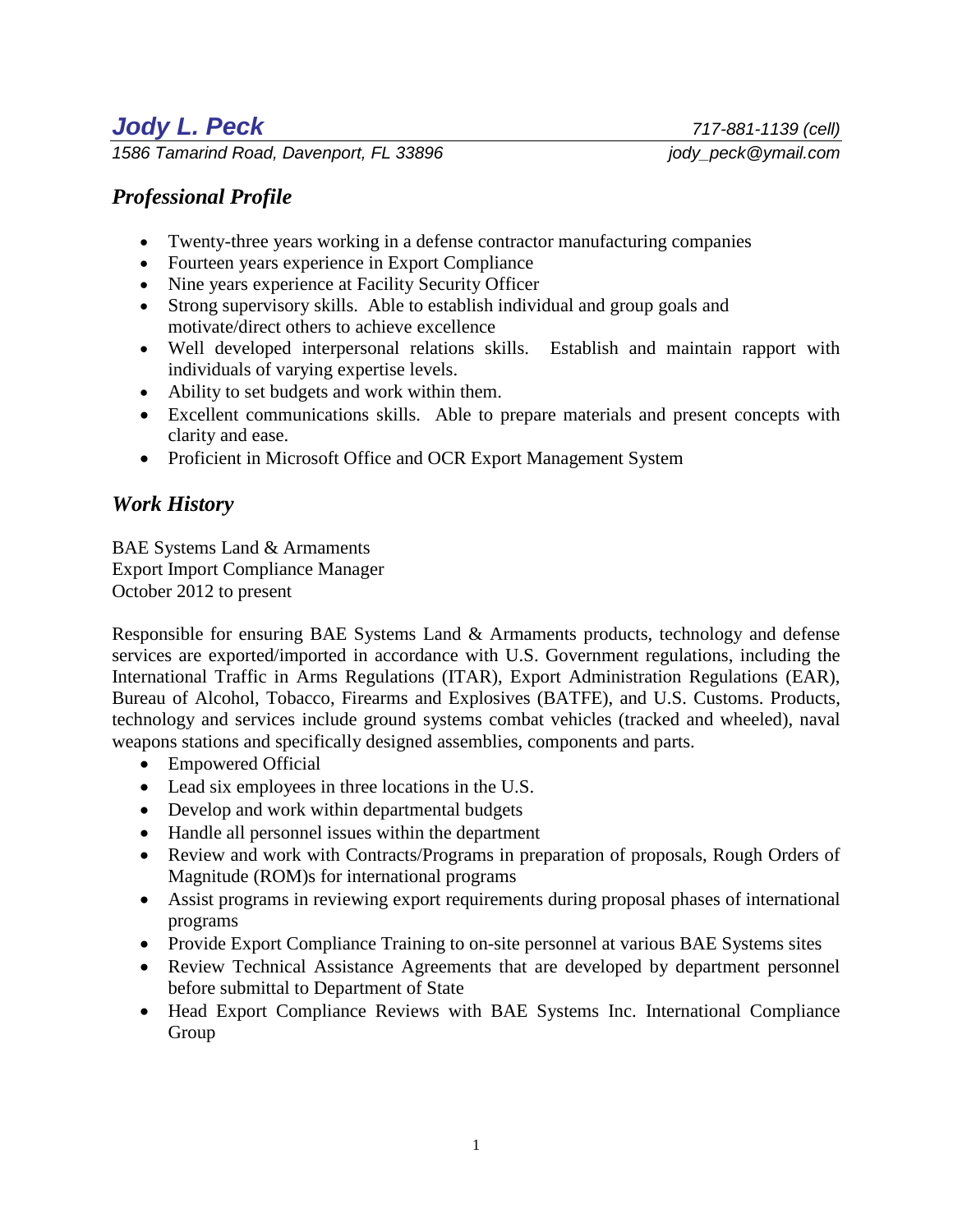Export Import Coordinator Staff Sr. December 2008 to October 2012

#### **Export Compliance**

.

- Empowered Official
- Prepare license and agreement requests for submittal to the Department of State
- Participate in Export Compliance Training for on-site personnel
- Head or assist in Export Compliance Reviews with BAE Systems Inc. Compliance Group
- Review International Purchase Orders prepared by Procurement
- Review International Shipping documentation
- Heavily involved with the Field Service Representatives (FSR) Personnel Protection Equipment hand-carry shipments to Kuwait, Iraq and Afghanistan
- Assist Program Managers, Marketing personnel and engineers concerning export compliance issues
- During the implementation of the Export Management System, developed procedures for the site export compliance personnel for inputting licenses and agreements into the system
- Member of the ECG group working with BAE Systems International Trade Licensing group on EASE issues
- Assist others sites or BAE Systems Export Compliance personnel with EASE issues
- Responsible for review of documents in the Public Release Process or the separate Export Compliance review prior to distribution by Business Developments, Programs, etc.
- Mentor junior staff members and assist wherever needed
- Attend SLT meetings as required when manager unavailable
- Maintain records required by regulations

Tallahassee Technologies, Inc. (Talla-Tech) and Talla-Com Industries – companies under the management control of Elbit Systems of America Manager, Security and Technology Control May 2005 to December 2008

Supervised two employees

#### **Security**

- Implement and manage all aspects of the National Industrial Security Program Operating Manual (NISPOM) and company policies concerning classified information and hardware
- Entered a company which had DSS inspection ratings of low Satisfactory and within two years raised the rating to Commendable
- Provide trainings and briefings on security requirements, procedures to all employees and directors, including a New Hire Security/Export Briefing
- Develop and implement company security procedures for visitors, badge requirements and access control
- Implemented an electronic visitor control system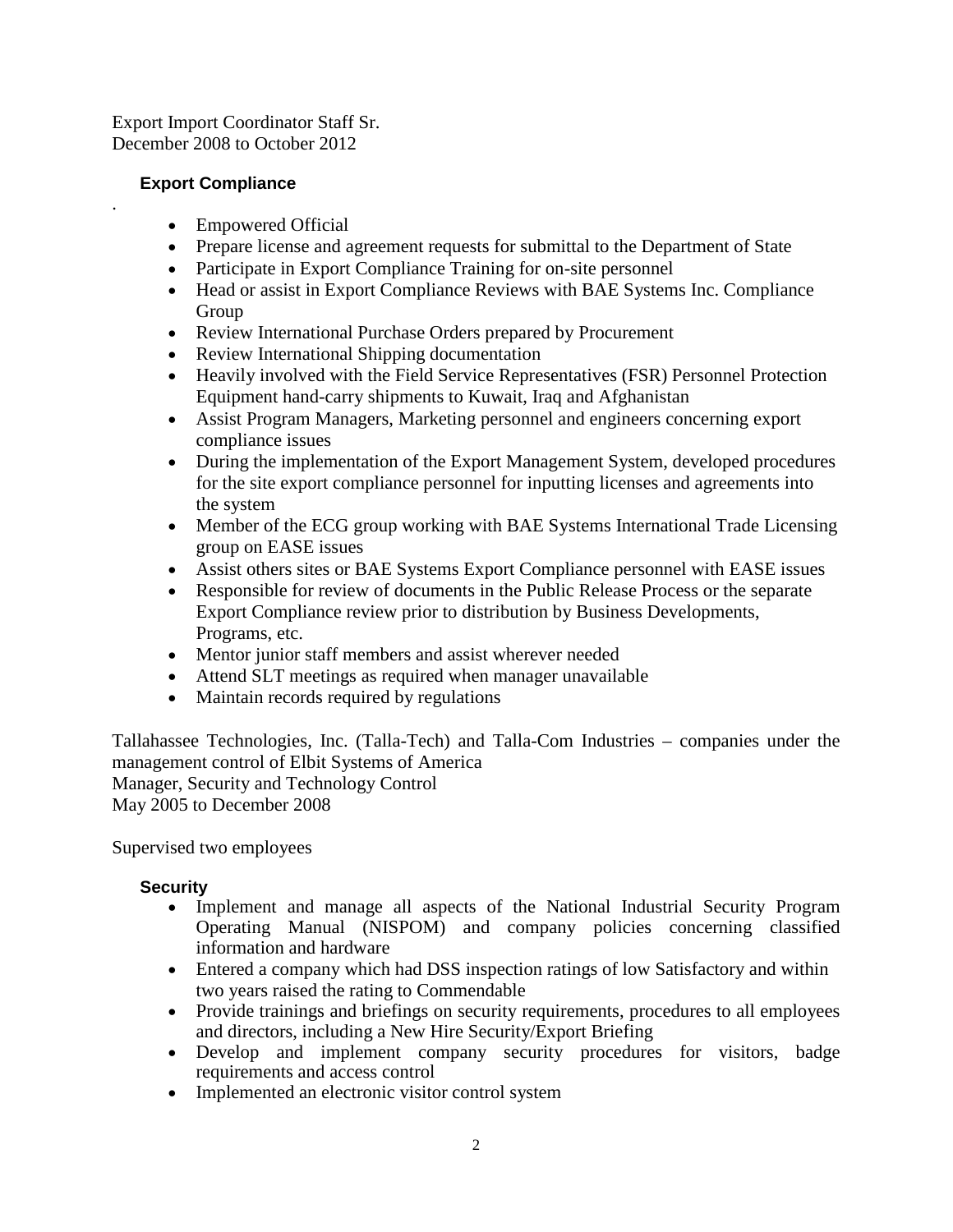- Manage the overall Access Control program consisting of various employee badges, temporary, vendor and foreign national badges
- Ensure the Special Security Agreement is being followed foreign owned company
- Responsible for taking a uncleared company to a cleared status to merge into another cleared company

#### **Export Compliance**

- Implemented a denied lists screening program for the company
- Prepared license and agreement requests for submittal to the Department of State
- Established ITAR briefings for all employees
- Assist Program Managers, Marketing personnel and engineers concerning export compliance issues
- Maintain records required by regulations
- Attended classes through the International Import Export Institute which included Understanding the ITAR, Understanding the EAR, Export Documentation and Ethics in Exporting

#### **Micro Systems, Inc., Fort Walton Beach, FL**

FSO/Export Compliance/Engineering Support Manager which consisted of Data/Configuration, Security and Export Compliance October 1990 - April 2005

Supervised four employees

#### **Security**

- Implemented a Security Awareness Program which included intranet site, Security Handbook, and briefings
- Developed security procedures
- Liaison with Defense Security Service Industrial Security Representative
- Maintain accountability and destruction records for all classified material.
- Established and maintain a system for control of visitors which included badging
- Responsible for submitting personnel clearances with EPSQ
- Process visit authorizations
- Provide periodic security training

#### **Export Compliance**

- Responsible for the company compliance program
- Prepare license requests to State Department using Ellie program for ITAR shipments
- Prepare commercial invoice and draft Shippers Export Declaration for freight forwarder to complete in AES
- Implemented a denied lists screening program for the company

#### **Data and Configuration**

- Reviewed and formatted technical documents for delivery to Government customers
- Coordinated with engineers to ensure timely delivery of technical documents
- Assisted marketing personnel in preparing presentations and proposals
- Responsible for creating and maintaining ISO procedures for configuration and data